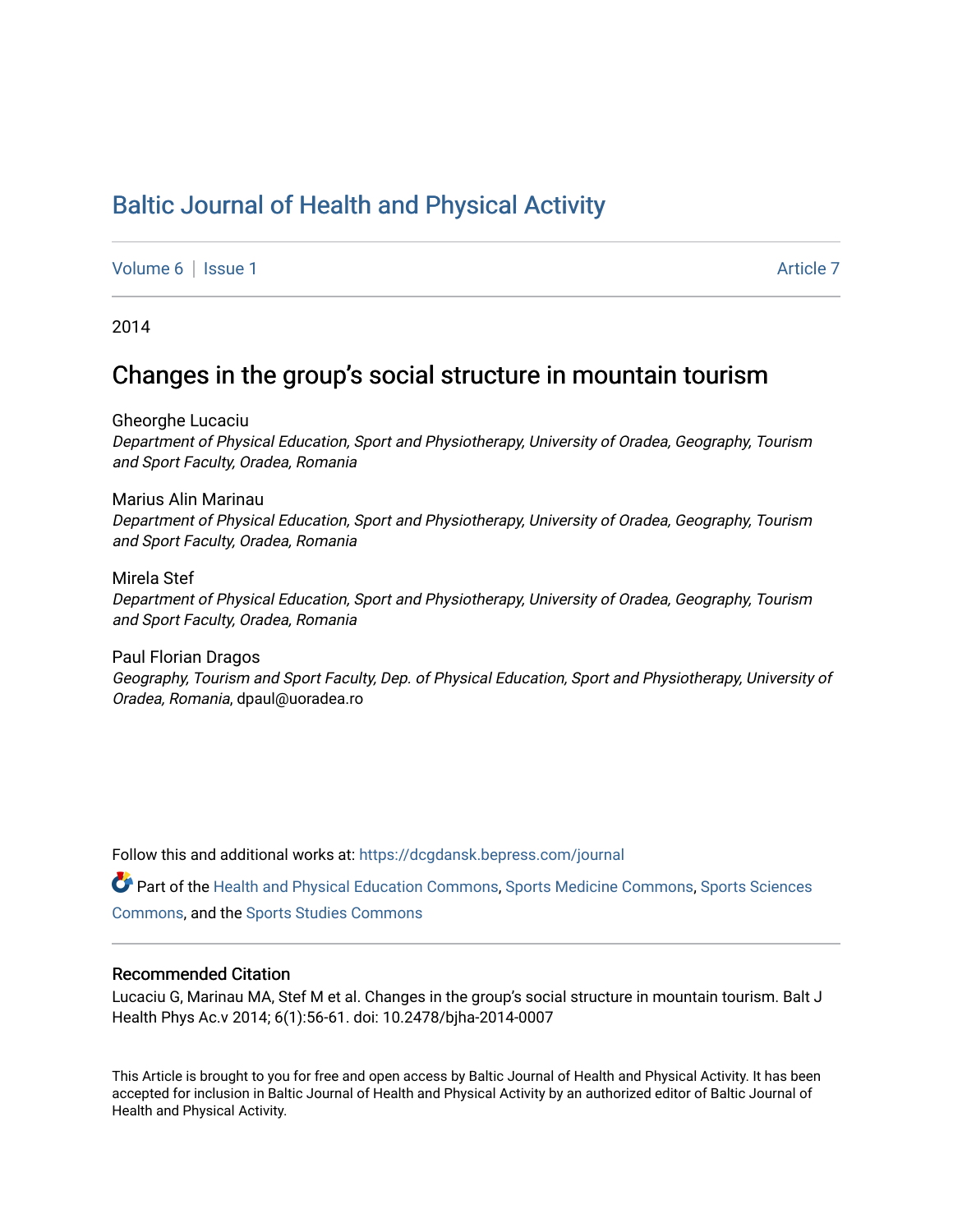DOI: 10.2478/bjha-2014-0007

|                                                                                                                                                                                                                | Changes in the group's social structure<br>in mountain tourism                                                                                                                                                                                                                                                                                                                                                                                                                                                                                                                                                                                                                                                                                                                                                                                                                                                                                                                                                                                                                                                                                                                                                                                                                                                                                                                                                                                                                                                                       |
|----------------------------------------------------------------------------------------------------------------------------------------------------------------------------------------------------------------|--------------------------------------------------------------------------------------------------------------------------------------------------------------------------------------------------------------------------------------------------------------------------------------------------------------------------------------------------------------------------------------------------------------------------------------------------------------------------------------------------------------------------------------------------------------------------------------------------------------------------------------------------------------------------------------------------------------------------------------------------------------------------------------------------------------------------------------------------------------------------------------------------------------------------------------------------------------------------------------------------------------------------------------------------------------------------------------------------------------------------------------------------------------------------------------------------------------------------------------------------------------------------------------------------------------------------------------------------------------------------------------------------------------------------------------------------------------------------------------------------------------------------------------|
| <b>Authors' Contribution:</b><br>A - Study Design<br>B - Data Collection<br>C - Statistical Analysis<br>D - Data Interpretation<br>E - Manuscript Preparation<br>F - Literature Search<br>G - Funds Collection | Gheorghe Lucaciu <sup>ABCD</sup> , Marius Alin Marinau <sup>BD</sup> , Mirela Stef <sup>CF</sup> ,<br>Paul Florian Dragos EF<br>University of Oradea, Geography, Tourism and Sport Faculty, Oradea, Romania<br>Department of Physical Education, Sport and Physiotherapy                                                                                                                                                                                                                                                                                                                                                                                                                                                                                                                                                                                                                                                                                                                                                                                                                                                                                                                                                                                                                                                                                                                                                                                                                                                             |
|                                                                                                                                                                                                                | Key words: leadership, group, mountain tourism.                                                                                                                                                                                                                                                                                                                                                                                                                                                                                                                                                                                                                                                                                                                                                                                                                                                                                                                                                                                                                                                                                                                                                                                                                                                                                                                                                                                                                                                                                      |
|                                                                                                                                                                                                                | <b>Abstract</b><br>Background:   Mountain tourism implies specific aspects in contrast to other components of physical<br>education and sport, by the vast scope and accessibility regardless of physical condi-                                                                                                                                                                                                                                                                                                                                                                                                                                                                                                                                                                                                                                                                                                                                                                                                                                                                                                                                                                                                                                                                                                                                                                                                                                                                                                                     |
| <b>Material/Methods:</b>                                                                                                                                                                                       | tion, age and skills or similarities with everyday life activities. We hypothesized that<br>the joint activities, cooperation, interaction and direct communication with the natural<br>and social environment will result in a better understanding of oneself and partners,<br>placing the group structure on real bases, prompting avoidance of possible malfunc-<br>tions in the subsequent group activity.<br>Subjects of this sociological research were 48 first-year students, participating in "Moun-<br>tain tourism and sport orientation" (26 males and 22 females), which applied<br>a sociological survey. To achieve the research'e objectives, we used the following meth-                                                                                                                                                                                                                                                                                                                                                                                                                                                                                                                                                                                                                                                                                                                                                                                                                                           |
|                                                                                                                                                                                                                | ods: a questionnaire, a statistical and mathematical method and a graphical method.<br><b>Results:</b> In the most part, previous relationships of acceptance, empathy, trust, rejection or<br>isolation were of the interpersonal type, motivation being that they had not previously<br>- as a group or individually - experienced collaboration, mutual assistance, addiction<br>group and so on. Experiences conducted in a common framework, adapted to every-                                                                                                                                                                                                                                                                                                                                                                                                                                                                                                                                                                                                                                                                                                                                                                                                                                                                                                                                                                                                                                                                  |
|                                                                                                                                                                                                                | day comfort, provide false opportunities for the knowledge of the self and one an-<br>other. The ranking of desired partners would change significantly: the originally<br>agreed out of "top 10" instead came to be approved by other subjects (46, 48); a<br>symmetrical aspect applies to unwanted partners, and, in fact, produced a reversal of<br>the scale of values. An important aspect is the knowledge and recognition targeting<br>sociometric's leadership, sense that we can say that the initial place 1, 2, 3 have be-<br>come 7, 3 and 4 and the final places 1, 2, 3 won the original positions 9, 24 and 2.<br><b>Conclusions:</b> Knowing the stage achieved in the formation of the group cohesion (through calcula-<br>tion of the cohesion index), before an important step for the group and some period<br>thereafter, will show the effectiveness of the actions taken. Calculation of the index at<br>different stages will reveal in which direction the group evolves: increasing cohesion,<br>stagnant or in decline. The two investigative tools can be a strong support for knowing<br>the socio-emotional bases of a group which usually escapes in direct observation,<br>and especially provides the possibility of an action, an intervention in the group that<br>takes into account the internal organization to enhance its functioning to improve<br>group cohesion, and the establishment of a homogeneous team (an important aspect<br>in sport or other activities with high complexity). |
| Word count: 2,629                                                                                                                                                                                              |                                                                                                                                                                                                                                                                                                                                                                                                                                                                                                                                                                                                                                                                                                                                                                                                                                                                                                                                                                                                                                                                                                                                                                                                                                                                                                                                                                                                                                                                                                                                      |

| <b>Received: October 2013</b> |
|-------------------------------|
| Accepted: December 2013       |
| <b>Published: March 2014</b>  |
|                               |

# **Corresponding author:**

Dr Gheorghe Lucaciu

str. Prof. Gheorghe Costa Foru, bl. C9, et. 3, ap. 9, Oradea, Romania Tel.: (04)0765231404 e-mail: ghita\_lucaciu@yahoo.com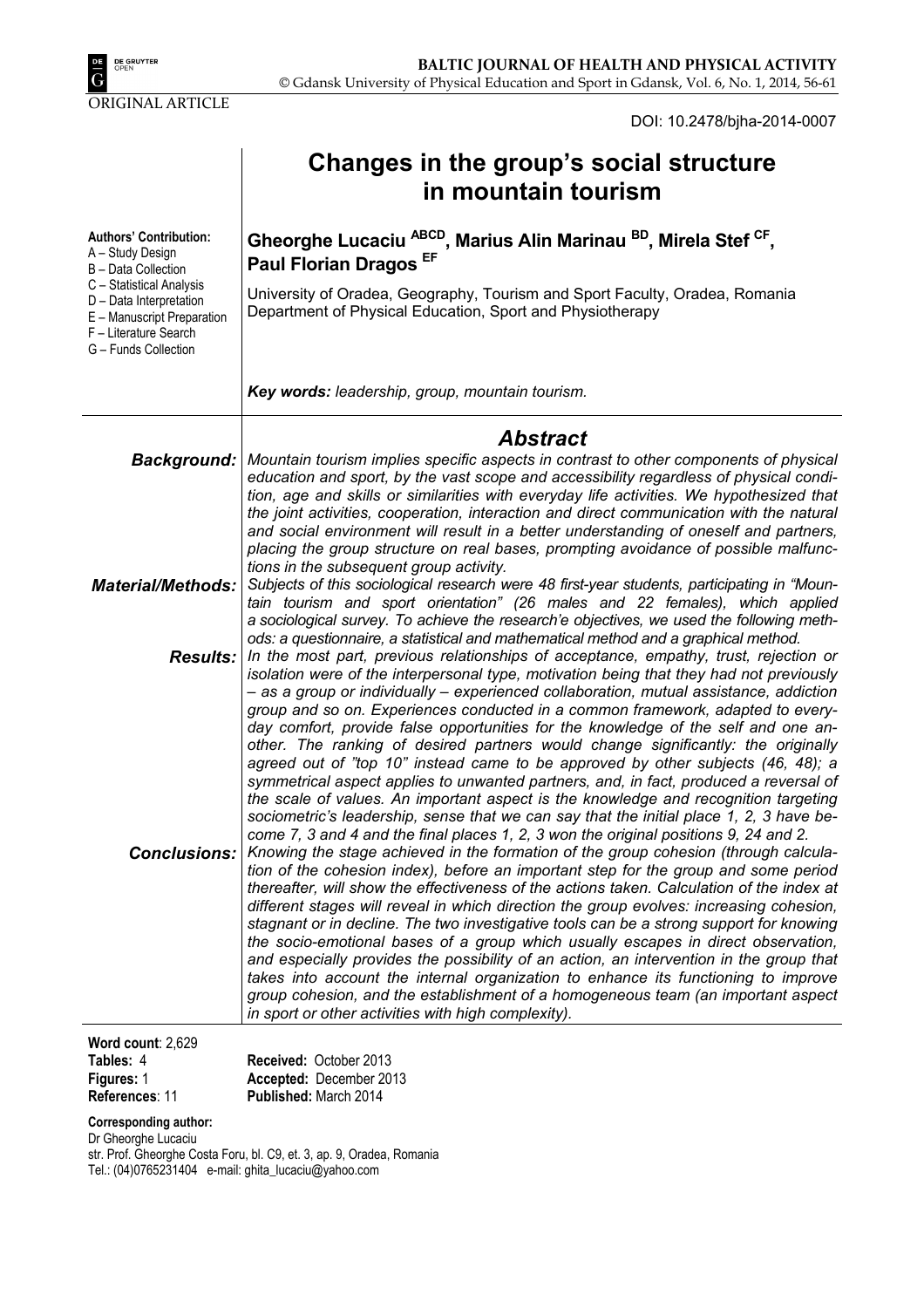## **Introduction**

Beyond notions and definitions, tourism is today, by its content and role, a distinct field of activity, an essential component of economic and social life for a growing number of countries. Responsive to transformations of the contemporary world, tourism evolves integrating its dynamics in the overall development process. In turn, by the human and material potential involved and by its effects on interference areas, tourism acts as an important stimulus of general development, including the social branch [1].

In spite of occasional shocks, international tourist arrivals have shown virtually uninterrupted growth: from 25 million in 1950, to 278 million in 1980, to 435 million in 1990, to 675 million in 2000, and 1,035 million in 2012.

In 2012, travel for holidays, recreation and other types of leisure accounted for just over half of all international tourist arrivals (52% or 536 million arrivals) [2]. Obviously, this segment of tourism is an important opportunity for the economy of any country.

Mountain tourism (walking on trails/mountaineering/tracking) involves specific aspects of other components of physical education and sports, by the vast scope and accessibility regardless of physical condition [3], skills or age [4] and by similarities with actions of everyday life [5, 6]; we can capture some features:

- the role of personal initiative  $-$  manifested through actions conditioned by communication skills, organizational and leadership skills, orientation skills by reading a map, tourist boards and indicators, the signs and significance of natural phenomena and so on;
- developing complex motion qualities and skills;
- an applicative character of actions used: walking, running, climbing, crawling, carrying loads and so on;
- the need to adapt gradually to the type of effort and the complexity of the chosen trails;
- the absence of competition (no emulation);
- a possibility to use materials and technical means (e.g.: skis, bikes) without lowering effects or the character of undertaken actions.

As a result of involvement in specific upland activities, participants develop a number of skills that help to improve personal performance and awareness by group members of the obstacles that hinder teamwork and help to improve team performance, both within the exercise and "real life" [7].

In the content of the research conducted through a questionnaire, we included a series of questions of a sociometric test, aiming to highlight the characteristics of relationships within the group, changes in its cohesion and leadership in order to improve the psychosocial, relational and communication climate.

It is therefore important to delineate some of the important features of the sociometric test. It is intended to provide primary information, asking members of a group with well-defined boundaries (e.g. collective work, year of study, a sports group, etc.) to indicate colleagues/partners who they would like to join for a specific action or in a future situation, or those colleagues they accept as a real leader. It is all about putting subjects under natural conditions of choice (and not a platonic game), ensuring real motivation. A sociometric study has a threefold orientation [8]:

- detecting affinities expressed by members, and hence the relations within the group;
- the subjects' better understanding of their own positions in the group;
- improving relations and group psychosocial climate, through specific psychological actions.

Based on these facts, the premises of this research were outlined as a consequence of an objective analysis regarding the new requirements for reorganizing the internal structure of the higher education system in our field, hence the need for new planning documents for initial training (curricula and syllabus) and labor market requirements in terms of economic development in the geographical area (targeting faster employability opportunities).

## **Material and methods**

The results presented in this paper were obtained as part of more extensive research (which was also aimed at economic, motor, management and marketing aspects) that began in 2006 and ended in 2009. Some of the partial results were presented at the International Seminar "Sport,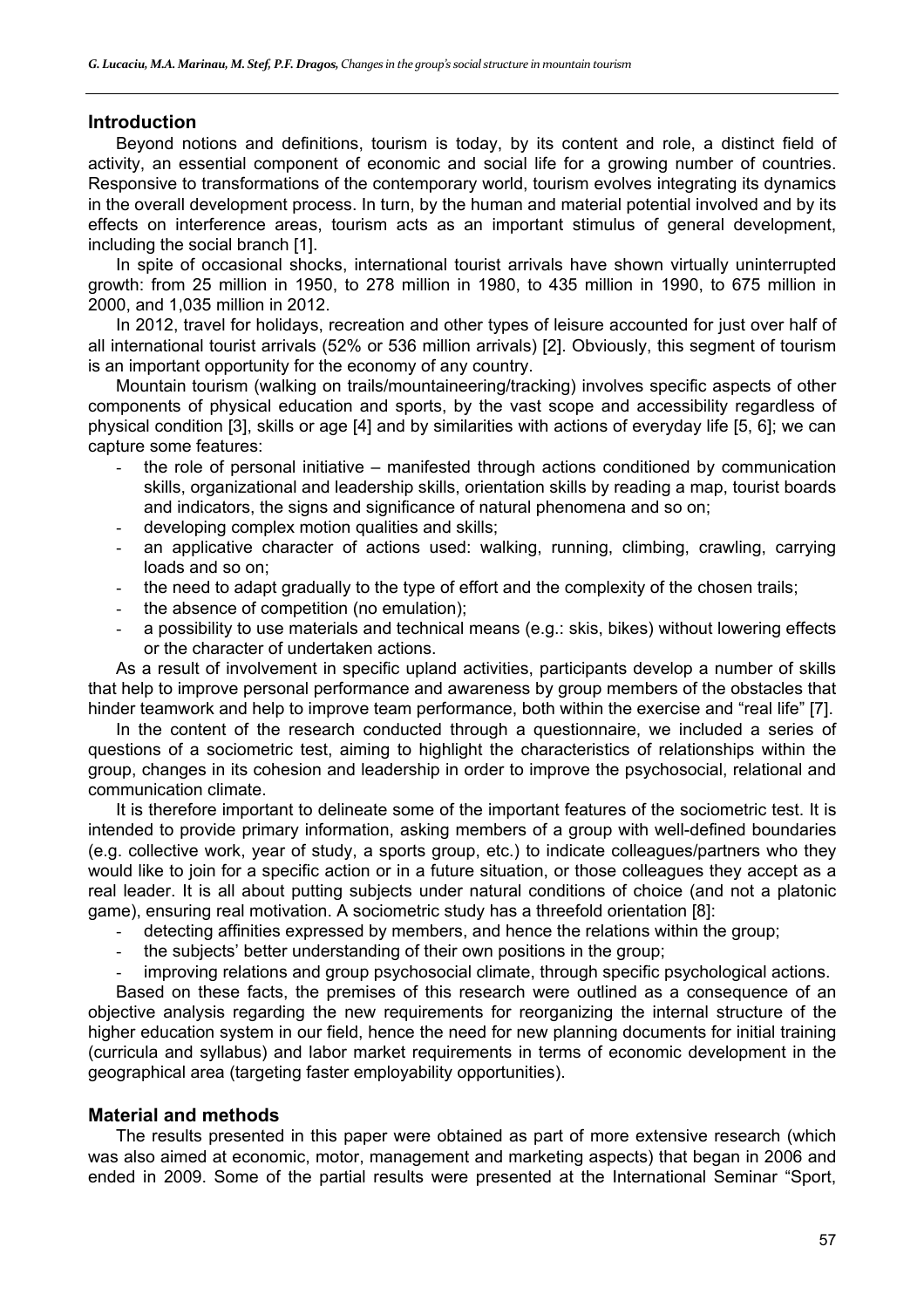leisure, tourisme et développement en Europe" – Nice, France (2007) and Science Sports Council Conference in Hungary – Keszthely, Hungary (2007).

The subjects of the study were students (first year) at the Physical Education and Sports Faculty, participants in the "Mountain tourism and sport orientation" practical course held in Padis Massif in form of a tent camp.

The study involved 48 people (26 males and 22 females), aged between 18 and 24 years, who had to answer some questions (47 items) in a questionnaire before and after the activity. All subjects who did not participate throughout the whole length for various reasons (health, family problems, etc.) were excluded from research. For guiding effects to the desired targets direction (psychosocial effects, among which there is the leadership development), during "the campaign" we proposed to develop a well-defined program of activities (Table 1).

After applying the test, we coded subjects' names and surnames (Figure 1) to simplify the procedure, with each initial a number from 1 to 48. We introduced appropriate responses in comparative tables, then we interpreted the responses to items 25, 26 and 27, which cover the investigated issues.

| Target                                                         | Main action                                                     | Dosing                   | Methodical                                                                                |
|----------------------------------------------------------------|-----------------------------------------------------------------|--------------------------|-------------------------------------------------------------------------------------------|
| Developing climbing                                            | Learning basic climbing techniques                              | 8 hours, day 4           | 2 routes, at different<br>degrees of difficulty                                           |
| skills and techniques                                          | Crossing the "Dry Valley" route                                 | aprox.10 hours,<br>day 7 | selection of participants<br>as proven skills                                             |
|                                                                | Providing the necessary wood                                    | daily                    | rotating, teams of 6 boys                                                                 |
| Developing leadership<br>skills                                | Group guidance on routes proposed<br>by a map                   | daily                    | in mixed teams of 4                                                                       |
|                                                                | Organizing "group's evening"                                    | 3-4 evenings             | each group organizes and leads one<br>cultural and entertainment evening                  |
|                                                                | "A clean route"                                                 | daily                    | "guards teams" ensuring greening<br>of resting places                                     |
| Developing accountability                                      | Environmental cleanup action                                    | daily                    | responsibilities established<br>in each group                                             |
|                                                                | Rearranging place after camp<br>decommissioning                 | last day                 | responsibilities are established on<br>groups for removal/packaging<br>common use effects |
| Developing                                                     | Common household cooking                                        | 3 times                  | mixed groups, coordinated by teachers                                                     |
| communication skills                                           | Sports orienteering competition                                 | day 9                    | teams of 3                                                                                |
| Improving group relations                                      | Football and volleyball camp<br>championships                   | 2 days                   | organized and conducted by students<br>teachers involved                                  |
| Developing creativity and<br>ability to make good<br>decisions | Activities: "Walk on the ropes",<br>"Spider's web", "Tiroliana" | day 5, afternoon         | facilities in "Ponor glade" as<br>a competition, in groups                                |

#### Tab. 1. Program to influence psychosocial relations

**BA-1, BAC-2, BAL-3, BAS-4 BAS-f-5, BRB-6, BRS-7, BS-8, CA-9, CAM-10, DMI-11, FAM-12, FC-13**, **FM-14, GP-15, GyV-16, HCF-17, HN-18, KA-19, KCs-20, KB-21, KG-22, KL-23, MVM-24, NM-25, OR-26, PB-27, PD-28, PE-29, PM-30, PSz-31, PTS-32, RM-33, RTI-34, RTR-35, SA-36, SB-37, SC-38, SC-f-39, SR-40, SzT-41, SN-42, TA-43, TC-44, TD-45, TR-46, TV-47, TI-48** 

Fig. 2. Names coding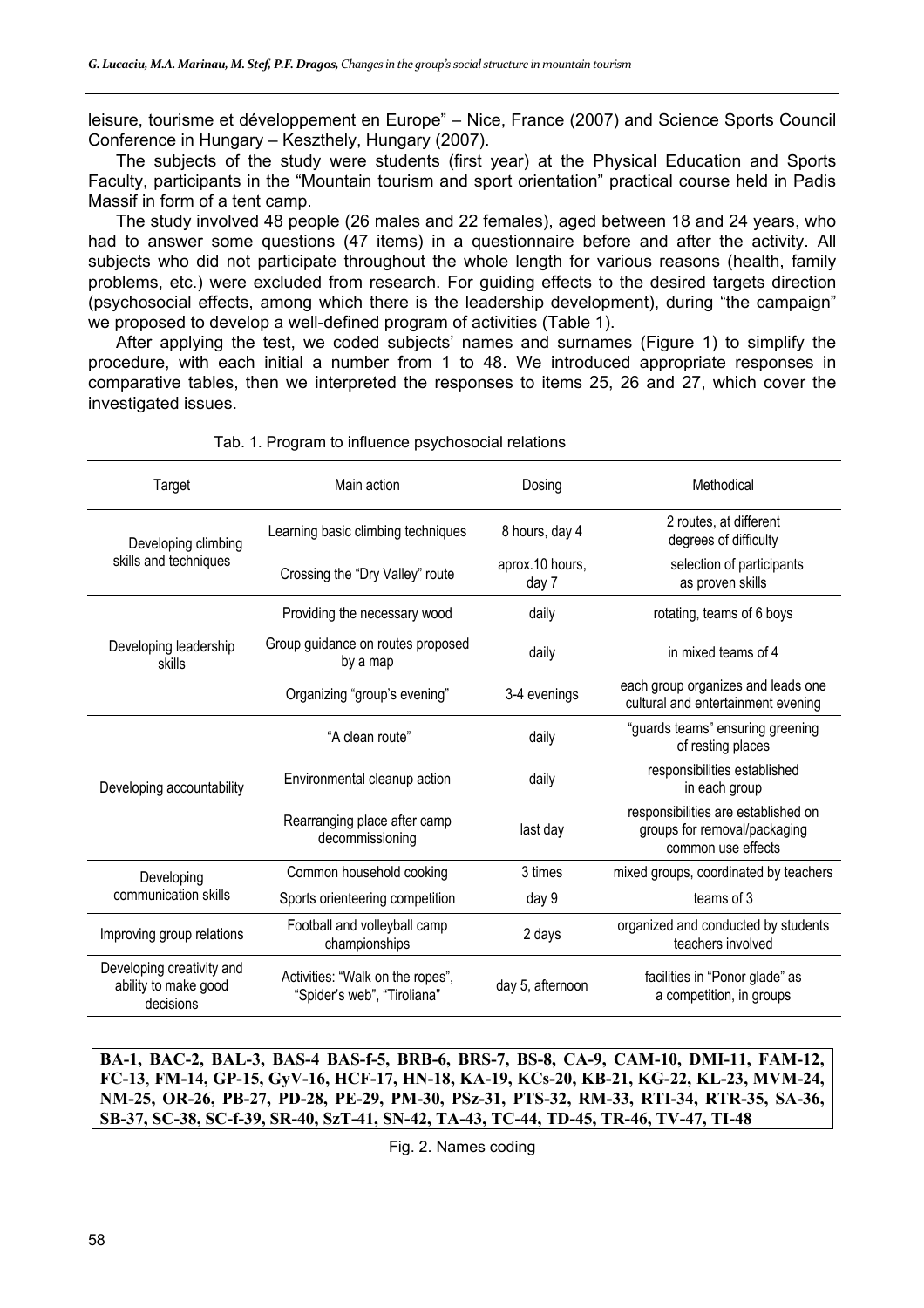## **Results**

The results of preliminary investigation were processed using graphical and sociometric methods (sociogram). Analysis of responses to the proposed items shows the main characteristics of the subjects interviewed at the individual and the group level, in terms of sports history (mobility), in terms of socio-economic aspects, but also in terms of intrinsic and extrinsic factors that can stimulate or inhibit the practice of physical exercise in various forms and types of organization, as well as the trend of leadership and homogeneity of the group.

Considering that between good/bad organizer qualities and an informal (representative, accepted) leader there exists (or not) a correlation, analysis of these issues shows that:

- the ranking of "the best organizer" did not change significantly (Table 2), so we found that subject 1 has strengthened the status of the "best organizer", subjects 9, 12, 15, 4, 17 retained their places and subjects 33 and 37 remained in .top 10";
- similarly, we find that feedback about the worst organizer (Table 3) was not significantly altered, so the first two weakest organizers have just changed places, subject 37 strengthening his position of the "worst organizer" by the number of assessments "-"; a noteworthy paradox is that subject 1 is found in all 4 reviews at a place in the range of 1 to 5, being appreciated by some colleagues as the best organizer and by others as among the poorest organizers;
- on the representative leader (Table 4); paradoxically, if we analyze item 26 and the initial assessment of item 27, the opinion of many colleagues goes to subject 1. The paradox disappears if we link this assessment with options manifested in responses to item 25 and that in both situations from the initial to the final assessment this subject strengthened his status.

| <b>Initial</b> |    |     |   |                                                  |   |     |   | Final |    |                                       |   |     |   |     |   |
|----------------|----|-----|---|--------------------------------------------------|---|-----|---|-------|----|---------------------------------------|---|-----|---|-----|---|
| Nr.            | +  | Nr. | ÷ | Nr.                                              | ÷ | Nr. | ÷ | Nr.   | ۰  | Nr.                                   | ٠ | Nr. | ٠ | Nr. | ٠ |
|                | 10 | 34  |   | 18                                               | 0 | 35  | 0 |       | 14 | 34                                    |   | 18  | 0 | 35  |   |
| 33             | 6  | 38  |   | 21                                               |   | 36  | 0 | 37    |    | 47                                    |   | 21  |   | 36  |   |
| 9              |    | 2   | 0 | 22                                               |   | 39  | 0 |       |    | າ                                     |   | 23  |   | 38  |   |
| 12             | 3  |     | 0 | 23                                               |   | 40  | 0 | 12    |    |                                       |   | 24  | 0 | 39  |   |
| 15             | 3  |     | 0 | 24                                               |   | 41  | 0 | 15    | 3  |                                       |   | 25  |   | 40  |   |
| 19             | 3  | 6   | 0 | 25                                               |   | 42  | 0 | 33    |    |                                       |   | 26  |   | 41  |   |
| 37             | ◠  |     | 0 | 27                                               |   | 43  | 0 | 22    | 2  |                                       |   | 27  |   | 42  |   |
|                | ∩  |     | 0 | 28                                               |   | 44  | 0 |       |    |                                       |   | 28  |   | 43  |   |
| 16             |    | 10  | 0 | 29                                               |   | 45  | 0 | 13    |    | 10                                    |   | 29  | 0 | 44  |   |
| 17             |    | 11  | 0 | 30                                               |   | 46  | 0 | 17    |    | 11                                    |   | 30  |   | 45  |   |
| 20             |    | 13  | 0 | 31                                               |   | 47  | 0 | 19    |    | 14                                    |   | 31  | 0 | 46  |   |
| 26             |    | 14  | 0 | 32                                               |   | 48  | 0 | 20    |    | 16                                    | 0 | 32  | 0 | 48  | 0 |
|                |    |     |   | 2, 3, 23, 25, 41, 42, 46, 47 - are not expressed |   |     |   |       |    | 3, 23, 25, 41, 46 - are not expressed |   |     |   |     |   |

Tab. 2. Representation item 25 – Which fellow do you think is the best organizer?

|  | Tab. 3. Representation item 26 - Which fellow do you think is the worst organizer? |
|--|------------------------------------------------------------------------------------|
|--|------------------------------------------------------------------------------------|

| <b>Initial</b> |   |                                                           |     |                          |     |          | Final |    |     |   |                                                   |     |   |
|----------------|---|-----------------------------------------------------------|-----|--------------------------|-----|----------|-------|----|-----|---|---------------------------------------------------|-----|---|
| Nr.            |   | Nr.                                                       | Nr. | $\overline{\phantom{0}}$ | Nr. |          | Nr.   |    | Nr. |   | Nr.                                               | Nr. |   |
| 30             | 6 | 36                                                        | 14  | 0                        | 29  | 0        | 37    | 12 | 41  |   | 15                                                | 32  | 0 |
| 37             | 6 | 41                                                        | 15  |                          | 31  |          | 30    | 8  | 46  |   | 16                                                | 33  | 0 |
| 10             | 4 | 46                                                        | 16  |                          | 32  | 0        |       | 6  | າ   |   | 17                                                | 34  | 0 |
| 18             | 4 | 47                                                        | 17  |                          | 34  | 0        | 18    |    |     |   | 19                                                | 35  | 0 |
|                |   | 2                                                         | 20  | 0                        | 35  |          | 10    | ∩  | 4   |   | 20                                                | 39  | 0 |
| 6              |   |                                                           | 21  |                          | 39  | $\Omega$ | 6     |    |     |   | 21                                                | 40  | 0 |
| 28             | C |                                                           | 22  |                          | 40  | Ŋ        | 11    |    |     | 0 | 24                                                | 42  | 0 |
| 38             | ∩ |                                                           | 23  | 0                        | 42  |          | 22    |    | ō   | 0 | 25                                                | 43  | 0 |
| 11             |   |                                                           | 24  | 0                        | 43  | 0        | 23    |    |     |   | 26                                                | 44  | 0 |
| 12             |   | 8                                                         | 25  |                          | 44  | Ŋ        | 28    |    | 12  | 0 | 27                                                | 45  | 0 |
| 19             |   |                                                           | 26  |                          | 45  |          | 36    |    | 13  | 0 | 29                                                | 47  | 0 |
| 33             |   | 13                                                        | 27  | 0                        | 48  | 0        | 38    |    | 14  | 0 | 31                                                | 48  | 0 |
|                |   | 3, 13, 14, 25, 27, 28, 40, 41, 46, 48 - are not expressed |     |                          |     |          |       |    |     |   | 3, 12, 25, 29, 31, 41, 46, 47 - are not expressed |     |   |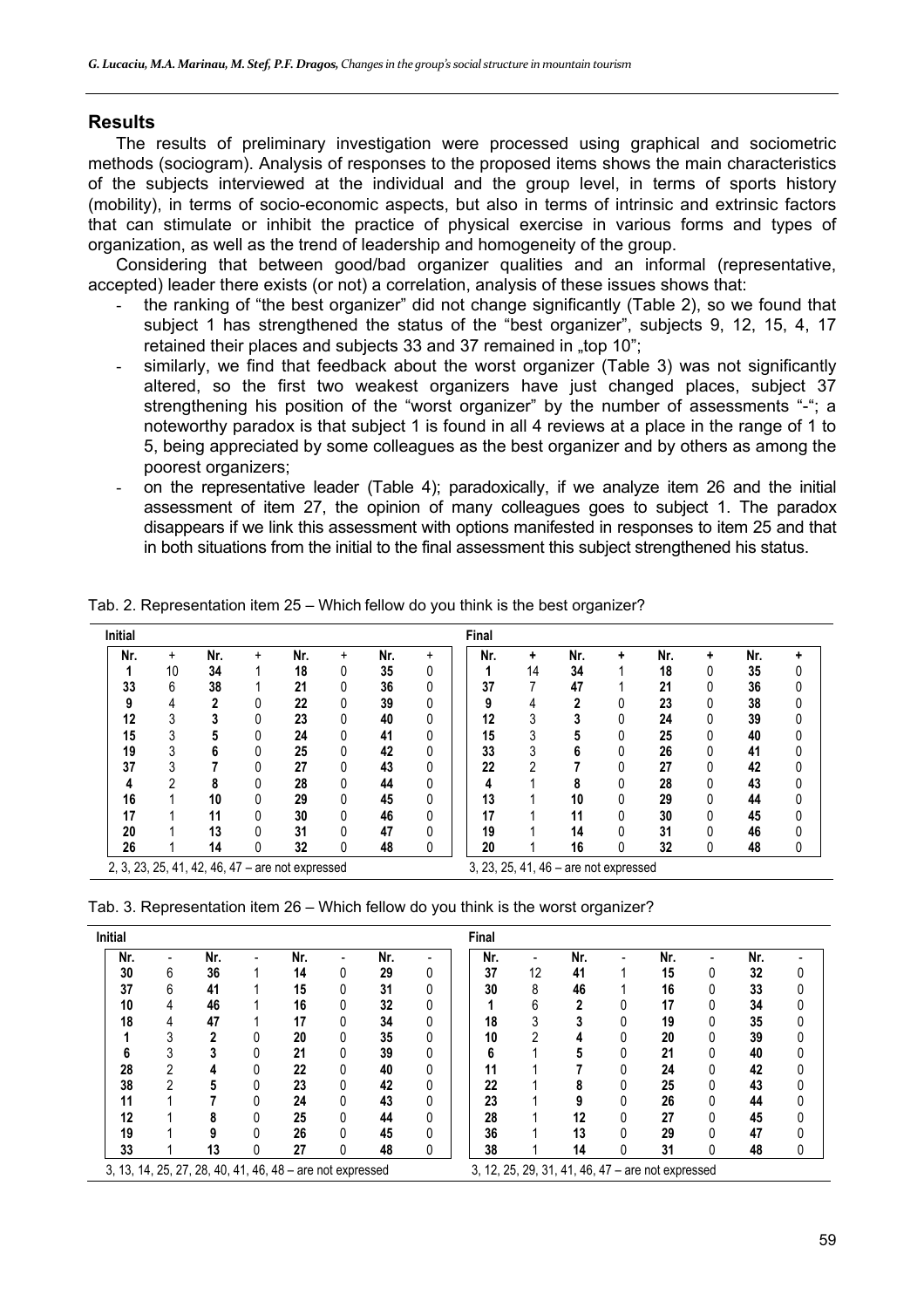| <b>Initial</b> |   |                                                       |   |     |   |     |   | Final |   |                                       |   |     |   |     |   |
|----------------|---|-------------------------------------------------------|---|-----|---|-----|---|-------|---|---------------------------------------|---|-----|---|-----|---|
| Nr.            | + | Nr.                                                   | ÷ | Nr. | ÷ | Nr. | + | Nr.   | + | Nr.                                   | + | Nr. | + | Nr. |   |
| 33             | 8 | 17                                                    |   | 20  | 0 | 34  | 0 |       | 9 | 44                                    |   | 20  |   | 34  | 0 |
| 37             | 8 | 44                                                    |   | 21  |   | 35  | 0 | 24    | 6 |                                       |   | 21  |   | 35  | 0 |
|                | h | 2                                                     |   | 22  |   | 36  | 0 | 37    | 6 |                                       |   | 22  |   | 36  | 0 |
|                | ∩ |                                                       | 0 | 23  | 0 | 38  | 0 | 9     |   | 4                                     |   | 23  |   | 38  | 0 |
| 10             | ∩ |                                                       | 0 | 24  |   | 39  | 0 | 15    |   |                                       |   | 25  |   | 39  | 0 |
| 13             | ∩ |                                                       | 0 | 25  |   | 41  | 0 | 17    |   | b                                     |   | 26  |   | 41  | 0 |
| 28             | າ | 8                                                     |   | 26  |   | 42  | 0 | 33    |   |                                       |   | 27  |   | 42  | 0 |
| 40             | ∩ | 12                                                    | 0 | 27  |   | 43  | 0 | 8     |   | 11                                    |   | 28  |   | 43  | 0 |
|                |   | 15                                                    | 0 | 29  |   | 45  | 0 | 10    | ∩ | 12                                    |   | 29  |   | 45  | 0 |
|                |   | 16                                                    | 0 | 30  |   | 46  | 0 | 40    | ŋ | 14                                    |   | 30  |   | 46  | 0 |
| 11             |   | 18                                                    | 0 | 31  |   | 47  | 0 | 13    |   | 16                                    |   | 31  |   | 47  | 0 |
| 14             |   | 19                                                    | 0 | 32  | 0 | 48  | 0 | 19    |   | 18                                    |   | 32  |   | 48  | 0 |
|                |   | 6, 14, 23, 28, 29, 38, 41, 42, 46 - are not expressed |   |     |   |     |   |       |   | 6, 14, 22, 23, 36 - are not expressed |   |     |   |     |   |

Tab. 4. Representation item 27 – Which fellow do you accept as an informal (representative) leader of the group?

## **Discussion**

Many reported findings are examined in relation to the embodied accounts of perceptual-motor performance. Issues related to the interdisciplinary dialogue, implications for research, and applied practice are also discussed [10]. For a high level of efficiency, all exercise programs should be tailored to meet the needs and wishes of target groups [11] following such aspects as: effects on empathy, learning and performance, pro-social contexts, the effects of empathy on individuals and group physiology and pro-social behavior [10].

Social groups (and sports groups) are an unavoidable reality for an individual and for society [1]. Outside groups, a human being can exist only temporarily; the socialization process is carried out in groups and human communities. Muresan [9] proposed the following definition: "a social group is a unit consisting of a number of individuals, who are each to other in status and role relations established after a period of time and which has a set of values or rules governing mutual behavior, at least in matters concerning the whole group."

To function, a group must have a common task to produce, to achieve, to succeed [8]. Personal needs that members bring into the group require solutions, and those needs can be satisfied only by the interrelations between the group members. In this context, the conclusions that arise as a consequence of the analysis of information obtained from carrying out investigation [1] can be summarized as follows:

To make our students partners in the instructive–educational act, it is important to know intimate details of the group, how it is structured, what informal relationships are occurring in the group. From the schema of group relations we can also obtain information about isolated members, about those who fail to adapt or those who are most agreed on;

In the main part, previous acceptance relationships, empathy, trust, rejection or isolation were of an interpersonal type, because previously the subjects did not have - as a group and individually - the experience of collaboration, mutual assistance, group addiction and so on;

Acts occurring in a common and banal framework, adapted for everyday comfort, offer false opportunities for self- and mutual knowledge.

### **Conclusions**

Knowing the level reached in the calculation of the cohesion index, the preferential status and informal leadership before an important step for the group and some period thereafter will show us the effectiveness of the actions taken. Highlighting these issues at different stages will reveal the direction in which the group evolves: the cohesion increases, is stagnant or declines. Phenomena that can produce such changes are numerous; therefore, it is not only advisable but necessary to proceed with regular sociometric test applications and thus compare results and identification of factors that caused the changes.

Psychosocial investigation may support the knowledge of socio-affective foundations of a group that usually escapes direct observation, and mostly provides the possibility of an action or